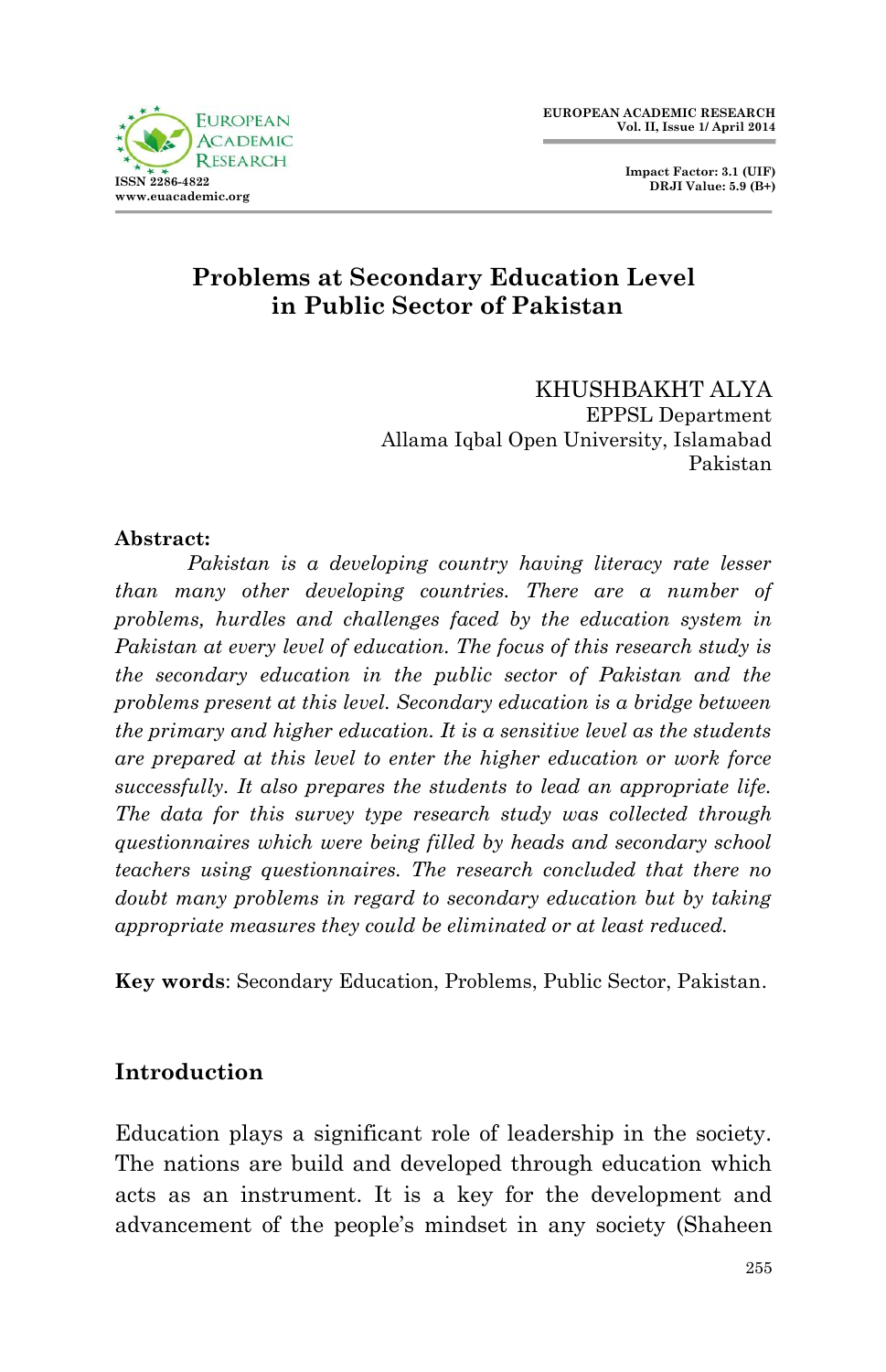2013). It is the function of the educational institutions to develop the physical, mental, social, psychological and spiritual elements present in the humans. Education is required to promote and improve the economic, political, social and cultural life of the people who form a nation. The individuals' productivity and efficiency is enhanced through education and skilled manpower is produced which has the capabilities to lead the economy and pave a path of sustainable economic development (Memon 2007)

## **Secondary Education**

Formal Education is divided in different phases such as primary, elementary, secondary, higher secondary so on and so forth. The importance of every phase cannot be denied neither any one can be neglected. Secondary education is the next stage of education after the elementary education and it comprises of class IX and X. This is the procedure in most of the countries. Secondary education means education after the elementary grades. Secondary education is the last stage of school life where the child enters the adolescence. In depth knowledge of various subjects is gained at this level and the students also specialize in few.

A very important role is played by the secondary school education in the development of personality of an individual. On the other hand the national development also takes place through secondary education. It is very vital for the personality building of the teenagers who are the part of this education. It must have the ability to groom the young ones so that they can perform the adult work in a better way. Secondary education should help the teenage students to change into a better adult and ought to help in finding out the leaders (Cowell et al., 2000). This stage is distinguished by others as it is a transition from a comprehensive primary education to a selective and an optional form of training.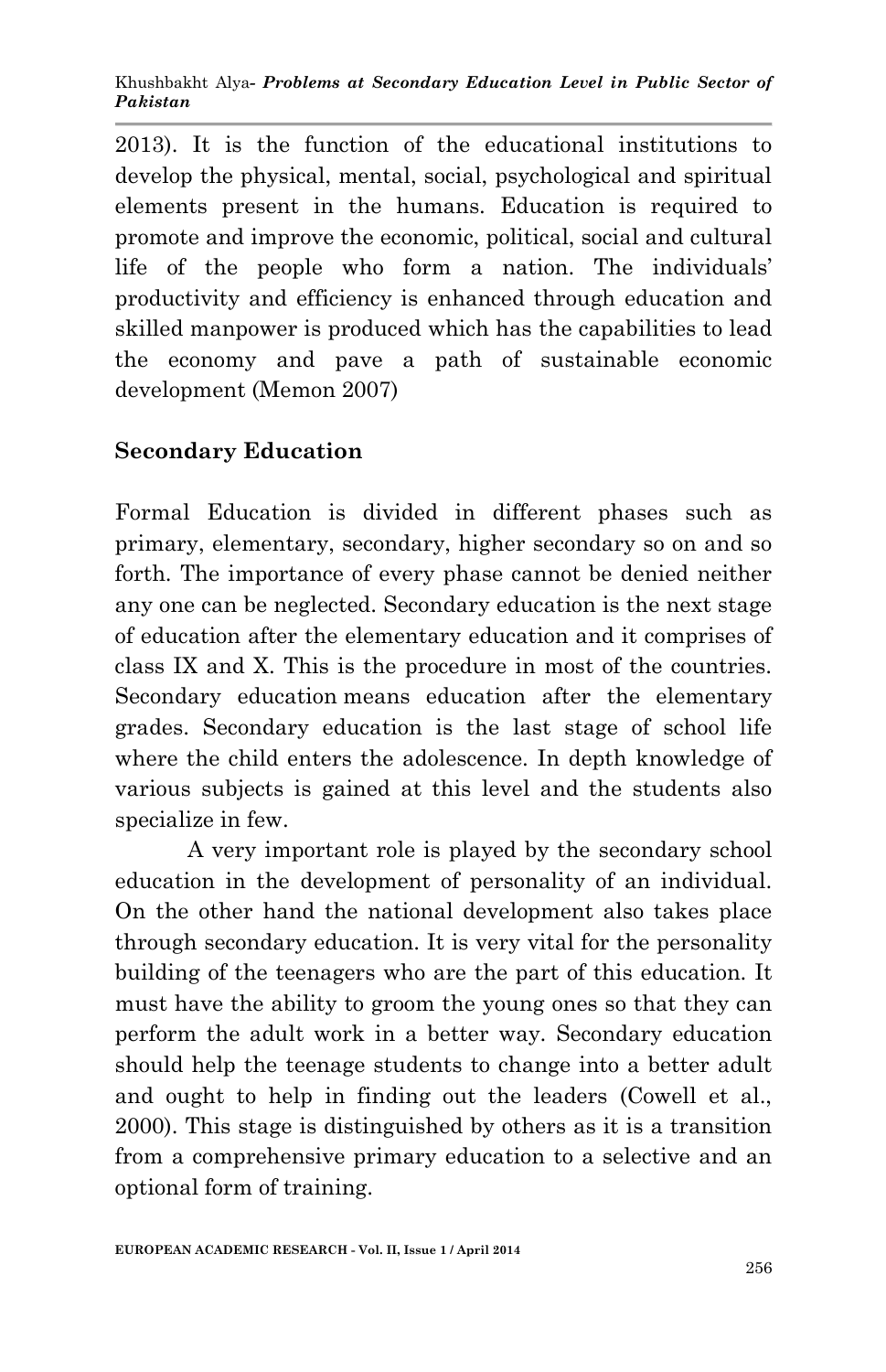#### **Importance and Need of Secondary Education**

Grade IX and X comprises of secondary education and the children at this stage are usually 13-15 years of age. Secondary education is essential in order to become an active member of the society, economy and the nation. For the youths of developing countries there is a great need to acquire secondary education as it develops the skills for job and inculcates many other abilities required for a better life style. Because of the economic pressures less developed countries the individuals have to become a part of the labor force at an earlier age. For this reason it is necessary that they are guided well at secondary level. This education of theirs will make it easier for them to contribute in an important way towards their society and economy. A group of qualified people possessing comparatively better knowledge and skills is created through secondary education which contributes well towards economic growth and better employments. Since it is the era of globalization the countries survive, grow and compete through the ones who have been a part of secondary education. It is beneficial to invest in secondary education as compared to primary education because it enhances the export-led growth (Wood et al. 1999). Secondary education has been shown to contribute to enhanced individual earnings. Improved health, social conditions and equity are associated to it. It gives the sense and better understanding worthily home membership, citizenship, vocation, proper use of leisure time and ethical character. It buttresses democratic institutions and civic engagement. The quality of secondary education affects the levels above and below i.e. the primary and tertiary education.

Secondary Education (IX-X) is an important sub-sector of the entire educational system. Where it provides the middle level work force for the economy on one hand, on the other, it acts as a feeder for the higher levels of education. Individuals' basic insights about life and modes of behavior begin to take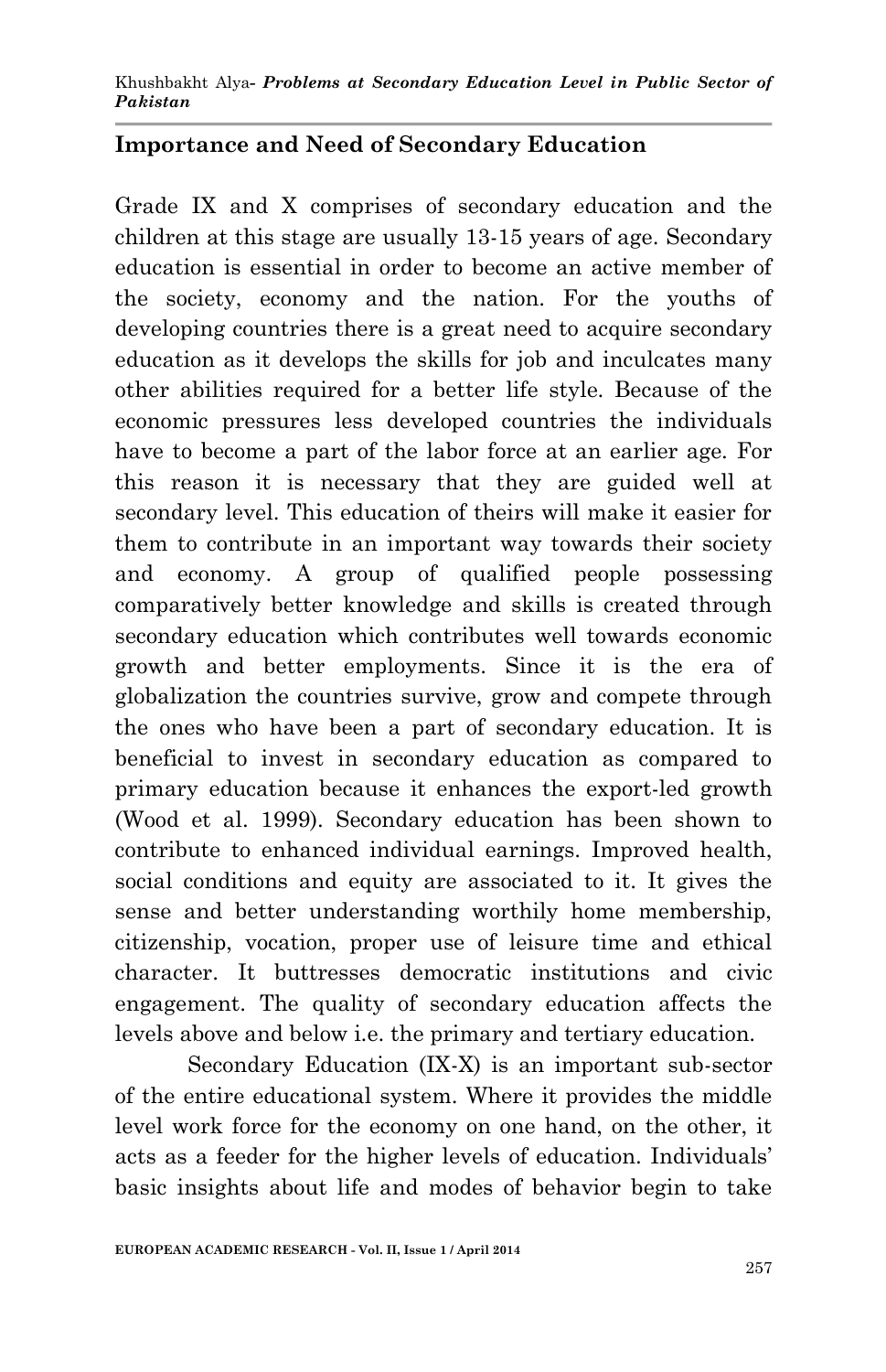shape at this stage.

Sufficient numbers of qualified teachers could be provided by increasing the attention on more secondary education, particularly lower-secondary education as it has a critical outcome on the demand for and completion of primary education for girls. The women could be empowered and gender equality could be promoted. Goel (2005, 3) points out that "secondary for the economy education is a period of education which follows after elementary education and acts as foundation for higher education. The purpose of secondary education is to prepare the students either for obtaining higher education or vocational training".

# **Problems of Secondary Education**

Following key issues in secondary education have been identified by The World Bank:

- i. Accessible to young people
- ii. Curriculum
- iii. Quality and Relevance
- iv. Teaching
- v. Assessment
- vi. Technology
- vii. Governance
- viii. Financing

(World Bank Study 2010)

A common problem faced by many low income countries is low enrollment in secondary education. A number of young people in poor countries have little chance of entering lower secondary school (IX-X). At lower secondary level the gross enrolment ratio is below 60% in nineteen sub-Saharan African countries, as well as in some Arab States and South and West Asia. In many developing countries secondary education is not affordable and it is usually not relevant to the world of work (EFA Report 2012).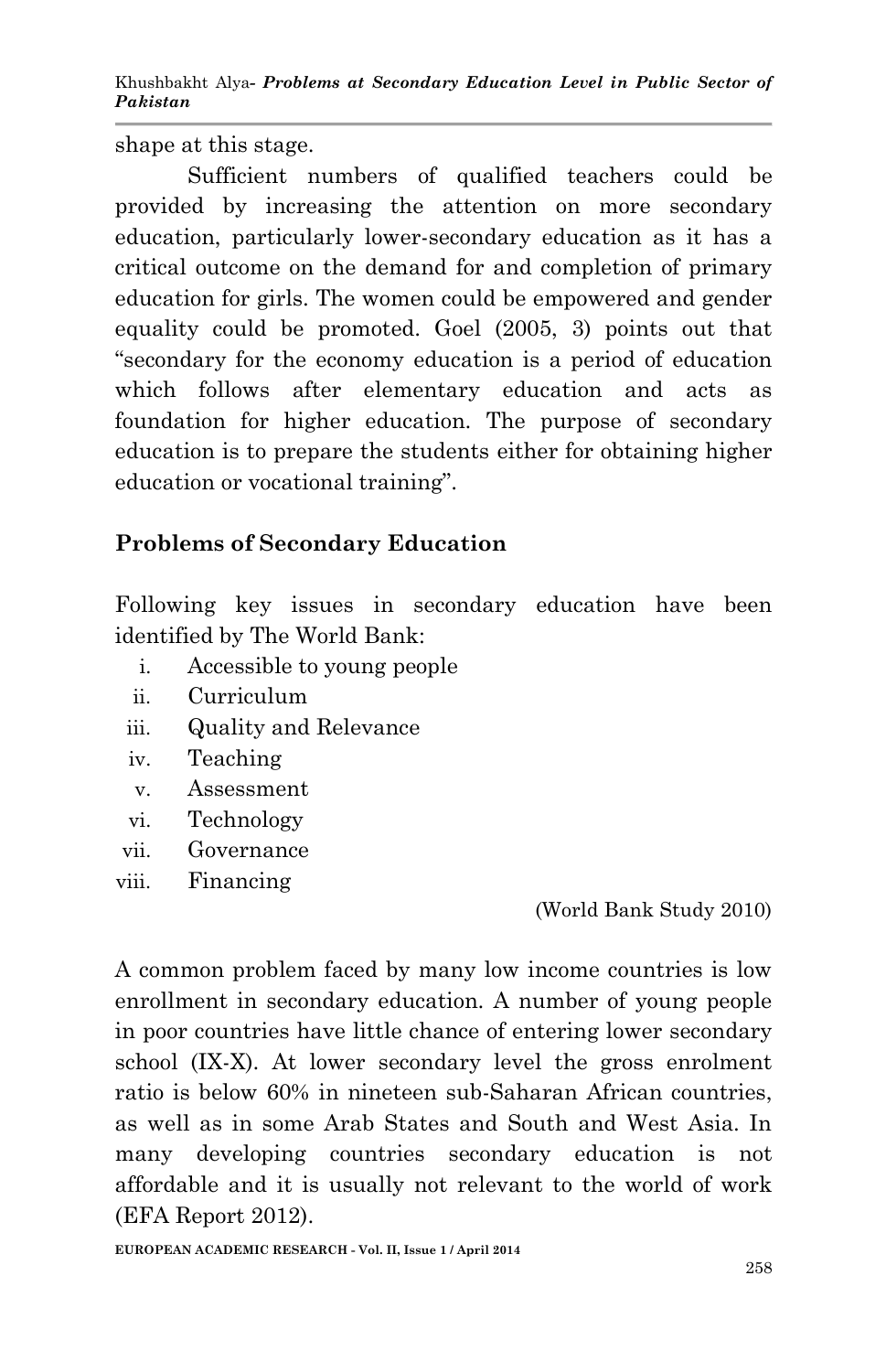Khushbakht Alya*- Problems at Secondary Education Level in Public Sector of Pakistan* 

For women empowerment education is important. It is not only for the purpose of acquisition of knowledge rather it is essential for values conducive to social evolution. It provides many other benefits. The development of the mind, critical and analytical thinking, provision of management, organizational and administrative skills is done through education. It also enhances self-esteem. Therefore, education should be made available to all. It is also necessary for better parenting and healthier living. Thus, it is beyond the doubt that educating girls would surely yield a higher rate of return than any as compared to any other investment (Memon 2007).

#### **Secondary Education in Pakistan**

In Pakistan secondary education starts from grade 9 and lasts for two years. The age of the students in these classes is 13-15 years (UNESCO 2009). Students are expected to take a standardized test at the completion of grade 9 in the first parts of their academic subjects. These tests are again given of the same courses upon the completion of grade 10. A Secondary School Certificate (or SSC) is awarded upon successful completion of these two examinations. This certificate is also termed as 'matriculation certificate' or 'matric' for short. The curriculum usually comprises of eight course combination which may include electives (such as Biology, Chemistry, Computing and Physics) and there are compulsory subjects as well (such as Mathematics, English, Urdu, Islamiat and Pakistani Studies). The students opt for a group of their choice such as Science, Humanities, and Technical. According to a report, there are 0.88 million secondary institutions in the country with enrolment of more than two million and 0.36 million teachers (UNESCO 2008). In Pakistan, the medium of instruction is usually Urdu in rural areas. In case of urban regions some public and private schools working in towns, cities use English as the medium of instruction. (Shah 2008)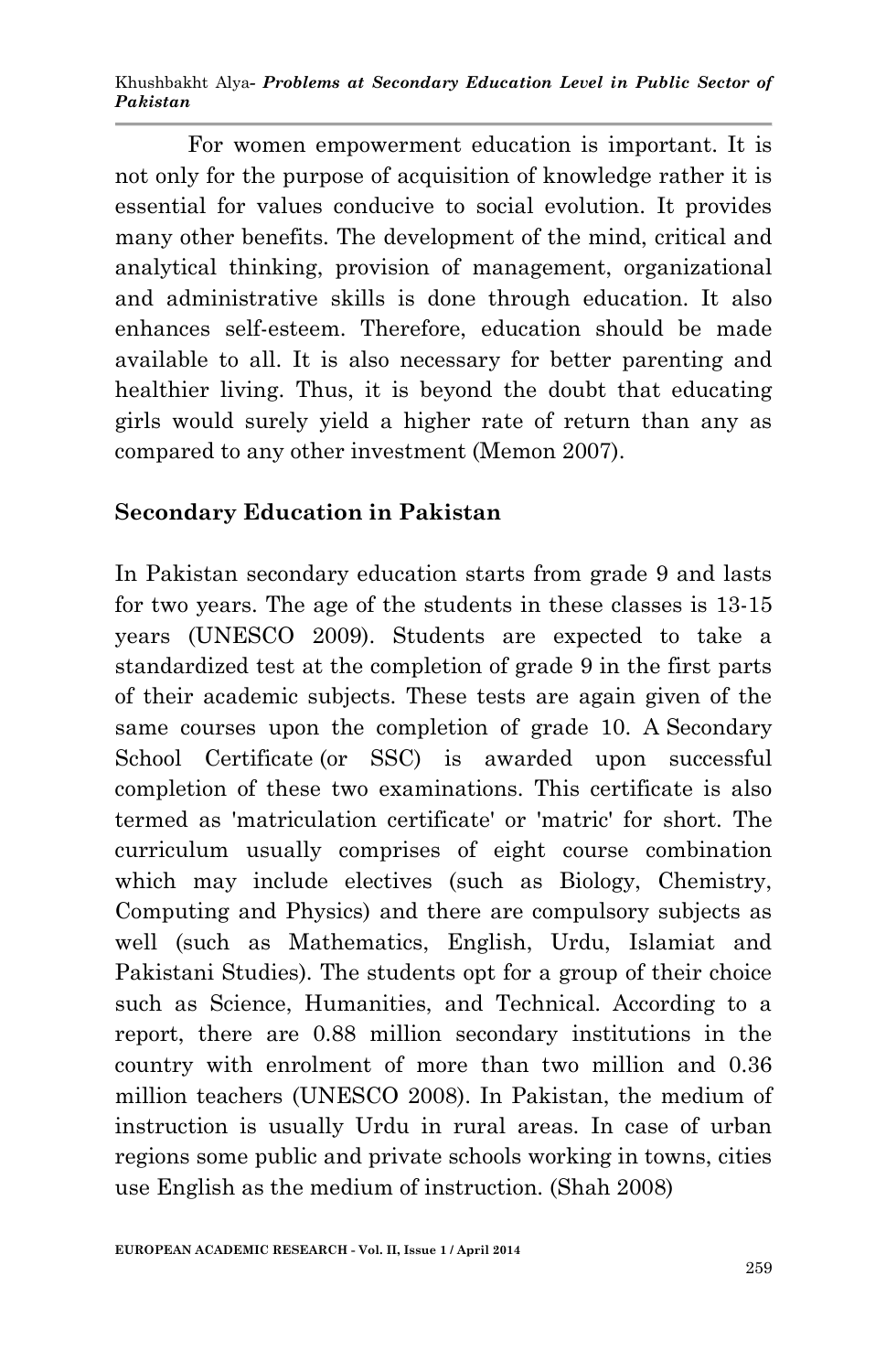A number of provisions have been given along with the objectives mentioned in the National Education Policies of Pakistan. Secondary education has been emphasized as the gateway to higher education by many policy makers. According to Constitution of the Islamic Republic of Pakistan, 1973 – Article 37-b "The state shall remove illiteracy and provide free and compulsory secondary education within minimum possible period" but this has not yet been achieved.

Since beginning Pakistan has been facing numerous challenges in regard to political and economic instability. These challenges have led to increase in poverty and social inequalities. As compared to other countries in South Asian region the country has lower literacy rate which has resulted into a decrease in human capacities and there are limited opportunities for affecting change (Rasheed 2004).

One of the reasons of lower literacy rate is the allocation of limited resources to education. The public expenditure on education in 1960 was only 1.1 percent of the GNP. Although it has increased to 3.4 percent with the passage of time but still far more amount is spent on defense. Pakistan was tied for fourth place in the world in 1990 for its ratio of military expenditures to health and education expenditures (Blood 1994). As per the National Education Policies of Pakistan since beginning the emphasis has been proposed to make secondary education compulsory and many efforts are made still there is a need for lot of improvement. Secondary education is a streaming stage in Pakistan, as the students usually choose the future line of action for further education. Keeping this in view the heads of secondary schools thus have to cater to the diverse requirements of the individual students. Secondary education also has to cater to the needs of economy's productive sectors. The significance of the heads of secondary school has boosted because of the diversification of curricula and importance of the secondary education (Hussain 2011).

Secondary education being a sub-sector of the education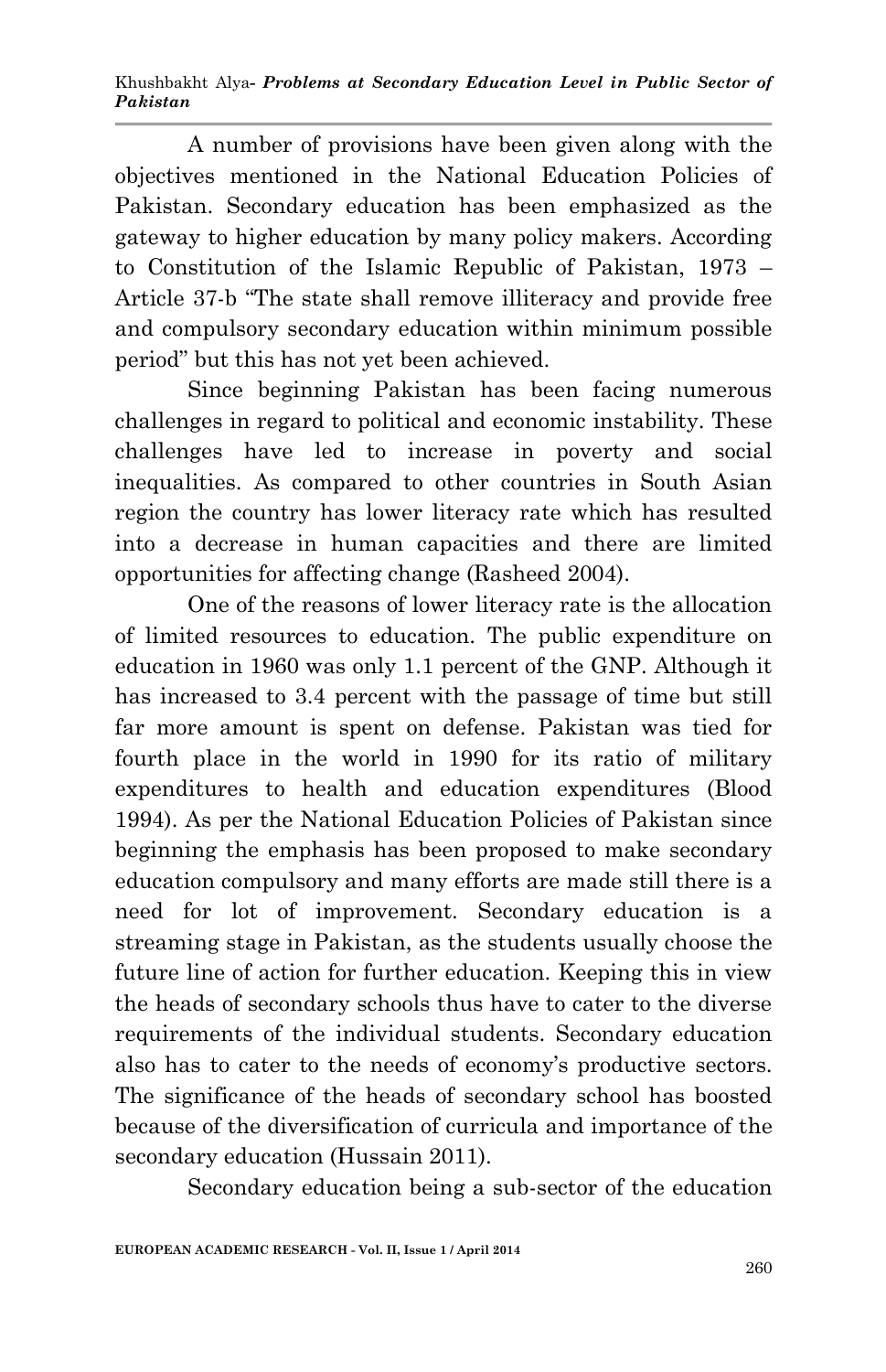system demands amicable management. Its major objectives are production of middle level workforce for the economy and pavement of a path for higher education. According to NEP (1998, 37) "the quality of higher education depend upon the quality of secondary education. Secondary education is also a stage, where a student reaches to the age of adolescence which is the most crucial stage of life". Because of this situation also the importance of secondary education has enhanced in the country.

This research study has been conducted to find the problems faced by the secondary education in the country and to see their extent of presence.

## **Research Methodology**

This research study is a part of a larger study having various objectives. Identifying the problems of secondary education in public sector was one of the objectives of that study. The research conducted was survey type. The primary data regarding the problems identification was collected through questionnaires filled by 65 Heads of Govt. Secondary Schools and 180 SSTs of Govt. Secondary Schools.

Two sets of questionnaires were developed separately for the heads and secondary school teachers consisting close-ended questions. Majority of the questions of both the questionnaires were similar except for the few. The questionnaires were based on a five point Likert scale.

## **Findings and Discussion**

# **Analysis of the Common Items of Questionnaires for the Heads and Teachers of Secondary Schools**

| <b>Statement</b>                      |                                 |  |  | $A\%$ | UC% | DA% | Mean |     |     |
|---------------------------------------|---------------------------------|--|--|-------|-----|-----|------|-----|-----|
|                                       | Secondary Education in Pakistan |  |  |       |     | 56  |      | -31 | 3.3 |
| accordance to International Standards |                                 |  |  |       |     |     |      |     |     |

**EUROPEAN ACADEMIC RESEARCH - Vol. II, Issue 1 / April 2014**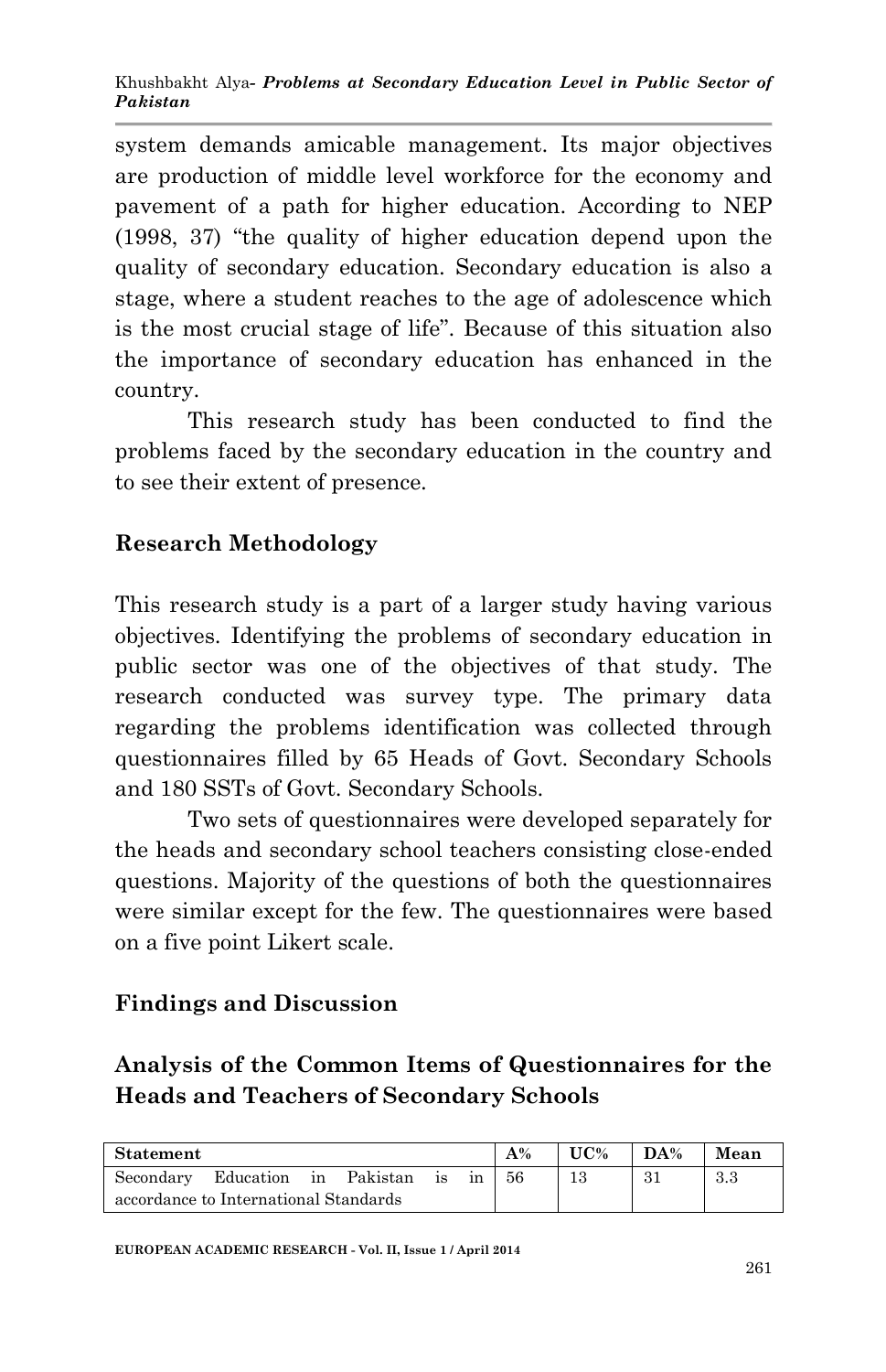#### Khushbakht Alya*- Problems at Secondary Education Level in Public Sector of Pakistan*

| Secondary education helps the students to make    | 74 | 9              | 17 | 3.8     |
|---------------------------------------------------|----|----------------|----|---------|
| better decisions for their future studies         |    |                |    |         |
| Curricula for secondary education is updated      | 71 | 13             | 16 | 3.7     |
| regularly                                         |    |                |    |         |
| There is a need to include technical education as | 92 | 5              | 3  | 4.4     |
| a compulsory part of secondary education          |    |                |    |         |
| Adequate physical facilities are present at       | 67 | 9              | 24 | $3.6\,$ |
| secondary level                                   |    |                |    |         |
| The secondary education being provided is         | 42 | 14             | 44 | 3.0     |
| relevant to the market needs                      |    |                |    |         |
| The retention rate of the students is increasing  | 77 | 11             | 12 | 3.9     |
| at secondary level                                |    |                |    |         |
| is gender disparity in educational<br>There       | 53 | 17             | 30 | 3.2     |
| opportunities at secondary level                  |    |                |    |         |
| There is urban and rural disparity in educational | 77 | 9              | 14 | 3.9     |
| opportunities at secondary level                  |    |                |    |         |
| The teachers at the secondary level<br>are        | 77 | $\overline{7}$ | 16 | 3.8     |
| appointed keeping in view their qualification and |    |                |    |         |
| experience                                        |    |                |    |         |
| Continuous training and refreshment courses are.  | 62 | 20             | 18 | 3.6     |
| offered to the teachers at secondary level        |    |                |    |         |
| The salary structure of the teachers at secondary | 50 | 12             | 38 | 3.2     |
| level is based on their qualification             |    |                |    |         |
| The assessment system at secondary level is fair  | 65 | 21             | 14 | 3.6     |
| Sufficient scholarships and rewards exist to      | 57 | 19             | 24 | 3.3     |
| encourage the students at secondary level         |    |                |    |         |

**Table 1.1 Percentages and Means of all Responses of Heads and Teachers of Secondary Schools (common items)**

## **Analysis of the Independent Items of Questionnaires for the Heads**

| Statement                                         | $A\%$ | UC% | DA% | Mean |
|---------------------------------------------------|-------|-----|-----|------|
| Continuous training and refreshment courses are   | 55    |     | 34  | 3.3  |
| offered to the heads at the secondary level       |       |     |     |      |
| Teachers for science subjects are available at 77 |       |     | 23  | 3.8  |
| secondary level                                   |       |     |     |      |

**Table 1.2 Percentages and Means of all Responses of Heads of Secondary Schools (independent items)**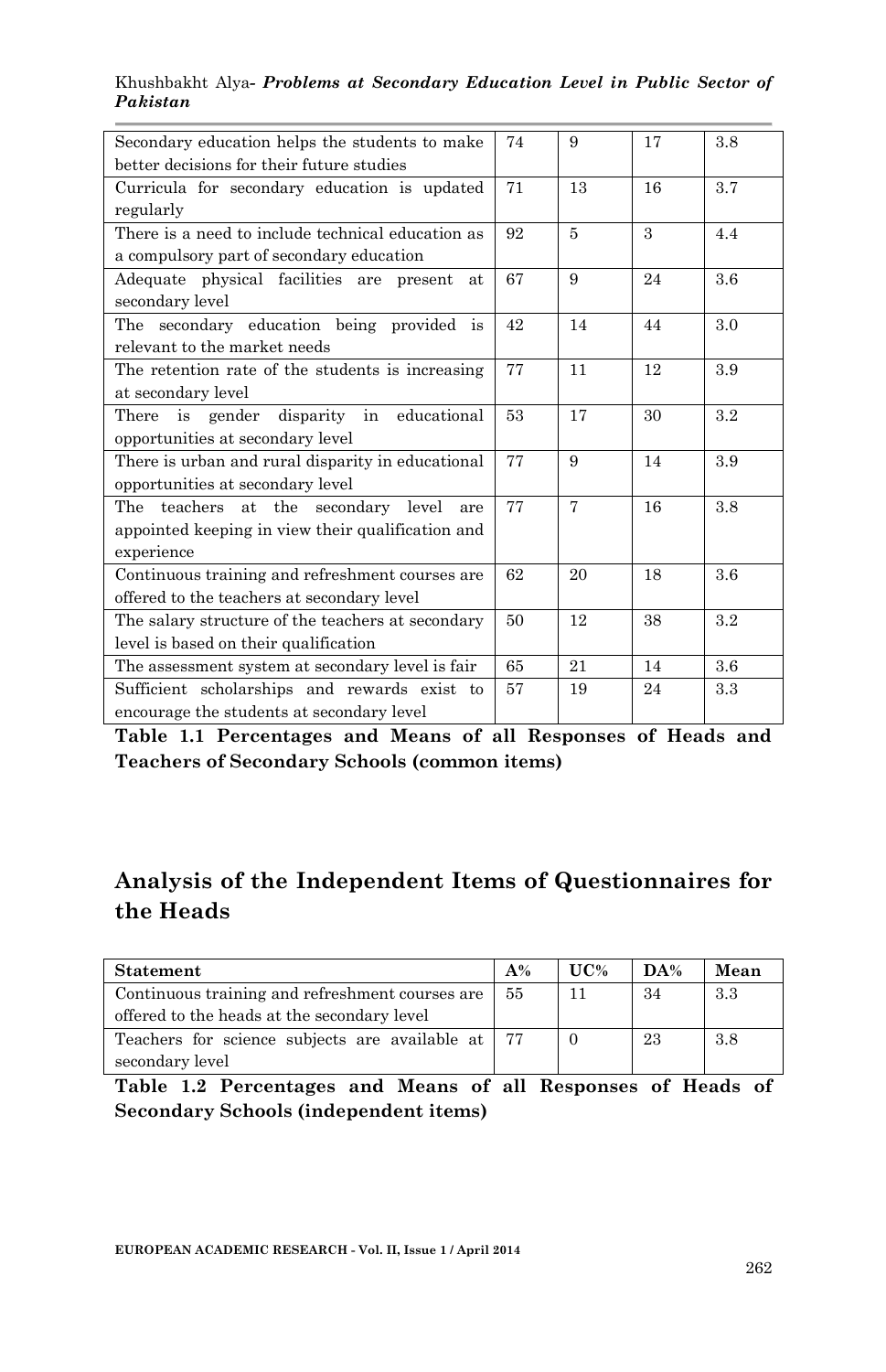# **Analysis of the Independent Items of Questionnaires for the SSTs**

| <b>Statement</b>                                |    | UC% | DA%            | Mean |
|-------------------------------------------------|----|-----|----------------|------|
| The curricula for secondary education are in    | 76 | 12  | 12             | 3.8  |
| accordance with the students' mental level      |    |     |                |      |
| The student/teacher ratio is satisfactory at    | 64 | 13  | 23             | 3.5  |
| secondary level                                 |    |     |                |      |
| The Instructional Material (AV Aids etc) is     | 57 | 11  | 32             | 3.3  |
| available at secondary level                    |    |     |                |      |
| The Instructional material is being used by the |    | 8   | 12             | 3.8  |
| teachers at secondary level                     |    |     |                |      |
| The students at the secondary level need to be  |    | 2   | $\overline{4}$ | 42   |
| encouraged by the heads and teachers during the |    |     |                |      |
| learning process                                |    |     |                |      |

**Table 1.3 Percentages and Means of all Responses of Teachers of Secondary Schools (independent items)** 

#### **Discussion and Conclusions**

This research study has found out that there are problems at secondary level but there are also means available to overcome these problems. There is a space for lot of improvement and tremendous efforts are required to fill these gaps.

By looking at the Tables (1.1, 1.2, 1.3) the following conclusions could be drawn keeping in view the objective of the study.

Secondary education is essential as it prepares the students to become an active part of the society as well as economy. Majority agree that secondary education provided in Pakistan is as per International standards but many also disagree with this. There is a decrease in the dropout rate and the retention rate is increasing at secondary level.

Both male and female are not given equal opportunities and there is gender disparity in educational opportunities at secondary level. There is also disparity in regard to educational opportunities in case of urban and rural areas.

There is a great need that the output produced through education is in accordance with the needs of the labor market.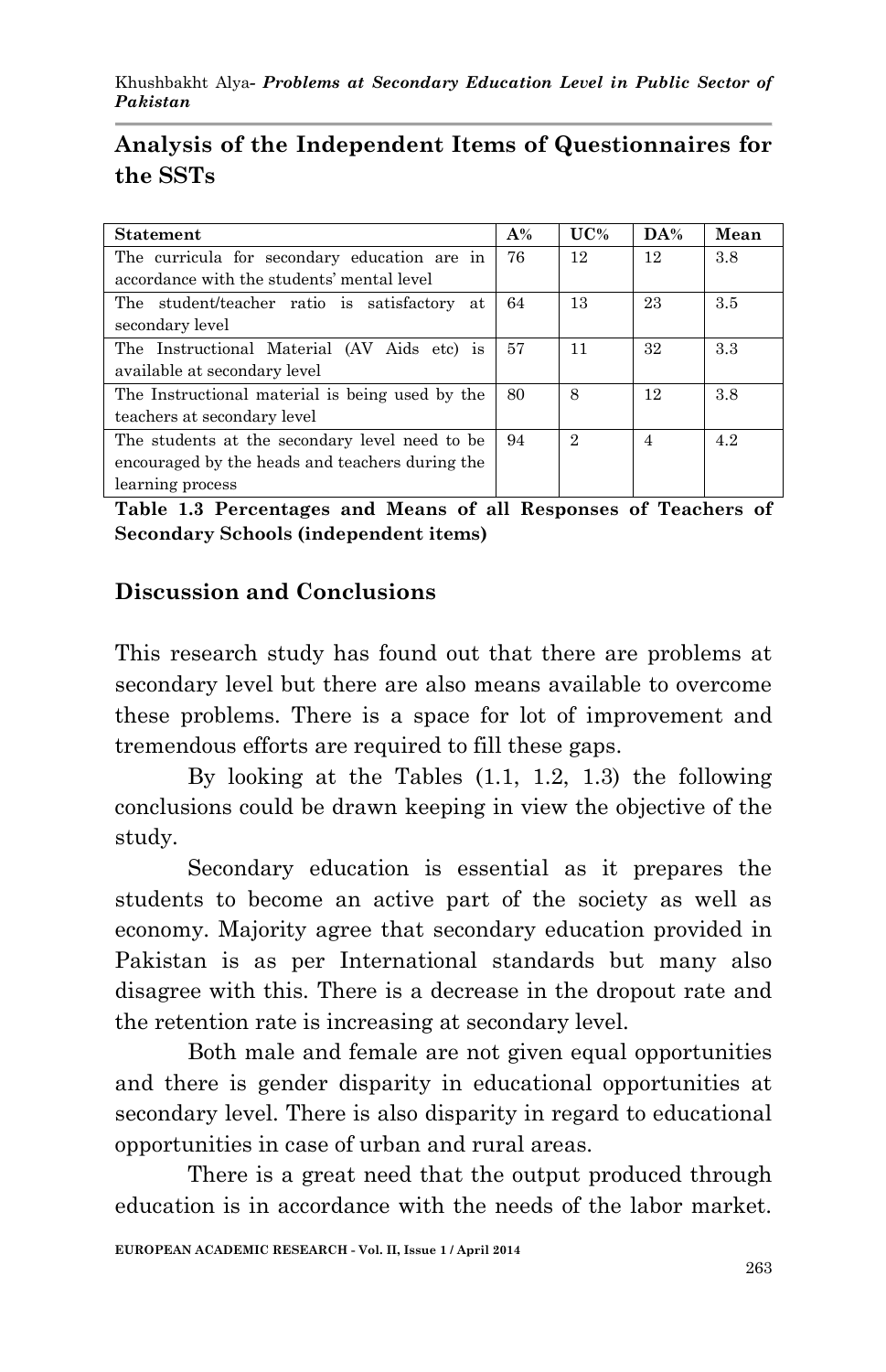This is required to reduce unemployment and in order to strengthen the economy. The findings depict that the secondary education provided in Pakistan is not relevant to the market.

To encourage the students at secondary level scholarships are being provided to the students and the heads and teachers also make effort to encourage the students.

The number of teachers for science subject is satisfactory to some extent. But there is a need that the curricula of the secondary education have technical education as compulsory part of it.

To some extent the physical facilities are present at the secondary level. The student/teacher ratio is fairly satisfactory at secondary level. Instructional materials such as AV Aids are satisfactory and fairly used by the teachers at secondary level.

The appointment of the teachers is in accordance to their qualifications and experience at secondary level and the salary structure is also somewhat based on their qualifications. The heads and teachers do undergo pre-service and in-service trainings and refreshment courses fairly.

For better understanding of the problems and issues and to identify the areas review of certain researches was done which included "Education Development in Pakistan: Trends, Issues, and Policy Concerns" by Mahmood, Naushin (1999). A study by Memon. G (2007), "Education in Pakistan: The Key Issues, Problems and the New Challenges"

# **Recommendations**

On the basis of the findings following recommendations were suggested. The Government of Pakistan, Ministry of Education and Provincial Ministry of Education and all related authorities may take following measures:

1. To cope up with the rapid advancement taking place in the world, technical education is very essential therefore it is necessary that measures may be taken to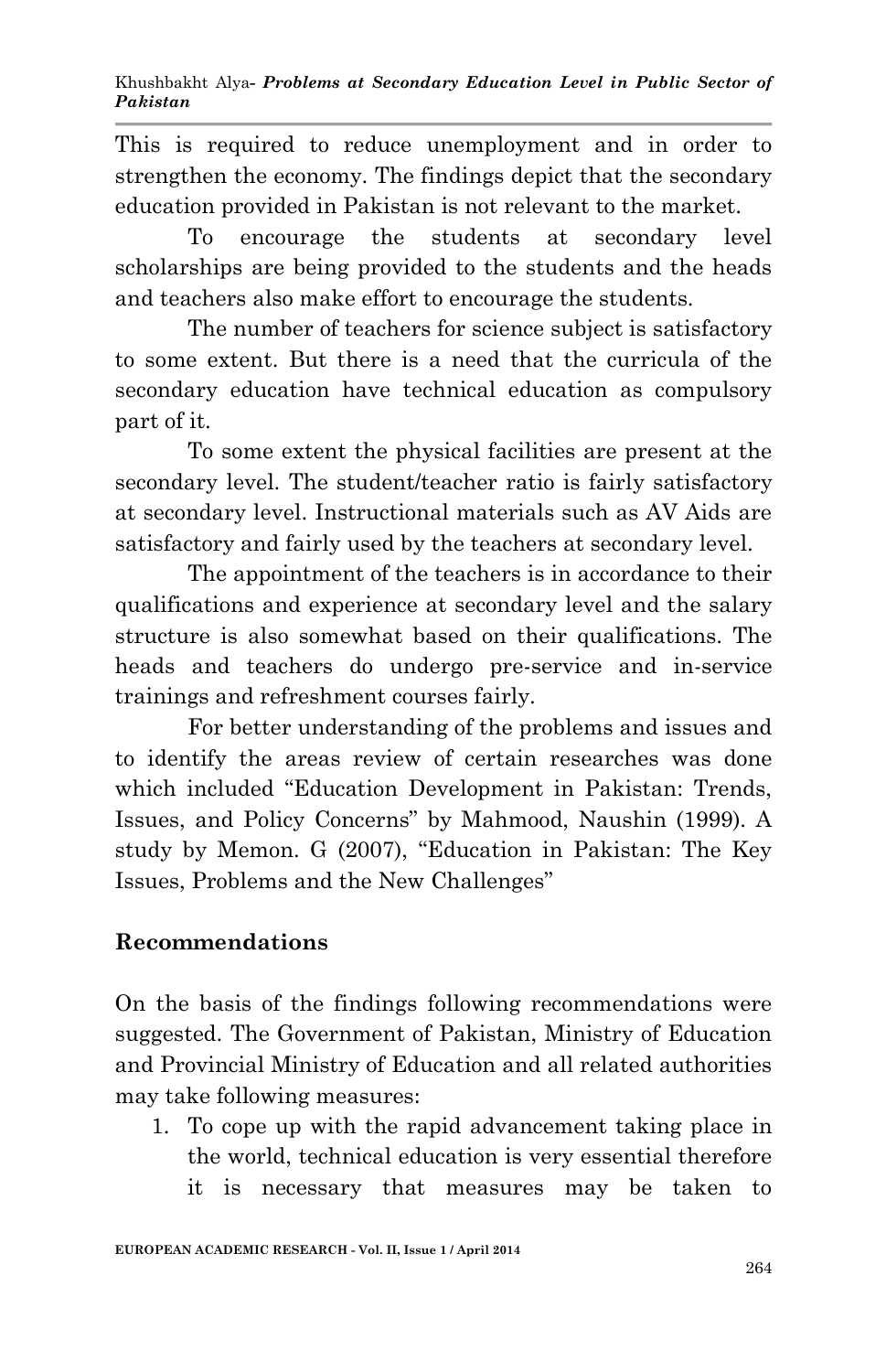indoctrinate in the curricula of secondary education, the technical and vocational education. By doing so students will be provided with appropriate skills which will be beneficial for not only themselves but also for the economy.

- 2. There is a need to reduce the gender and rural/urban disparities in educational opportunities to the minimum level.
- 3. It is essential to assess the market needs before designing the curricula for the secondary education in order for the students to opt for better decisions when moving towards higher levels of education. This will also assist in producing the output according to the market demands which will enhance the appropriate labor force and reduce the unemployment. Therefore it will be constructive for the educational planners and curriculum designers to consult the people sitting in the market so as to assess the need and then plan accordingly.
- 4. In order for the teachers to fulfill their duties in a much better motivation is required and this could be provided through rapid promotions to the teachers giving good results.
- 5. For the purpose of increasing the opportunities for the students having economical problems more scholarships, aids and funds may be provided.
- 6. In order for better working of all the departments and personnel who are part of education system more involvement of government is required which will enhance the monitoring and supervision thus improving the check and balance.

# **BIBLIOGRAPHY:**

Cantu, R. 2003. "What is the value of education?" *Texas Labor*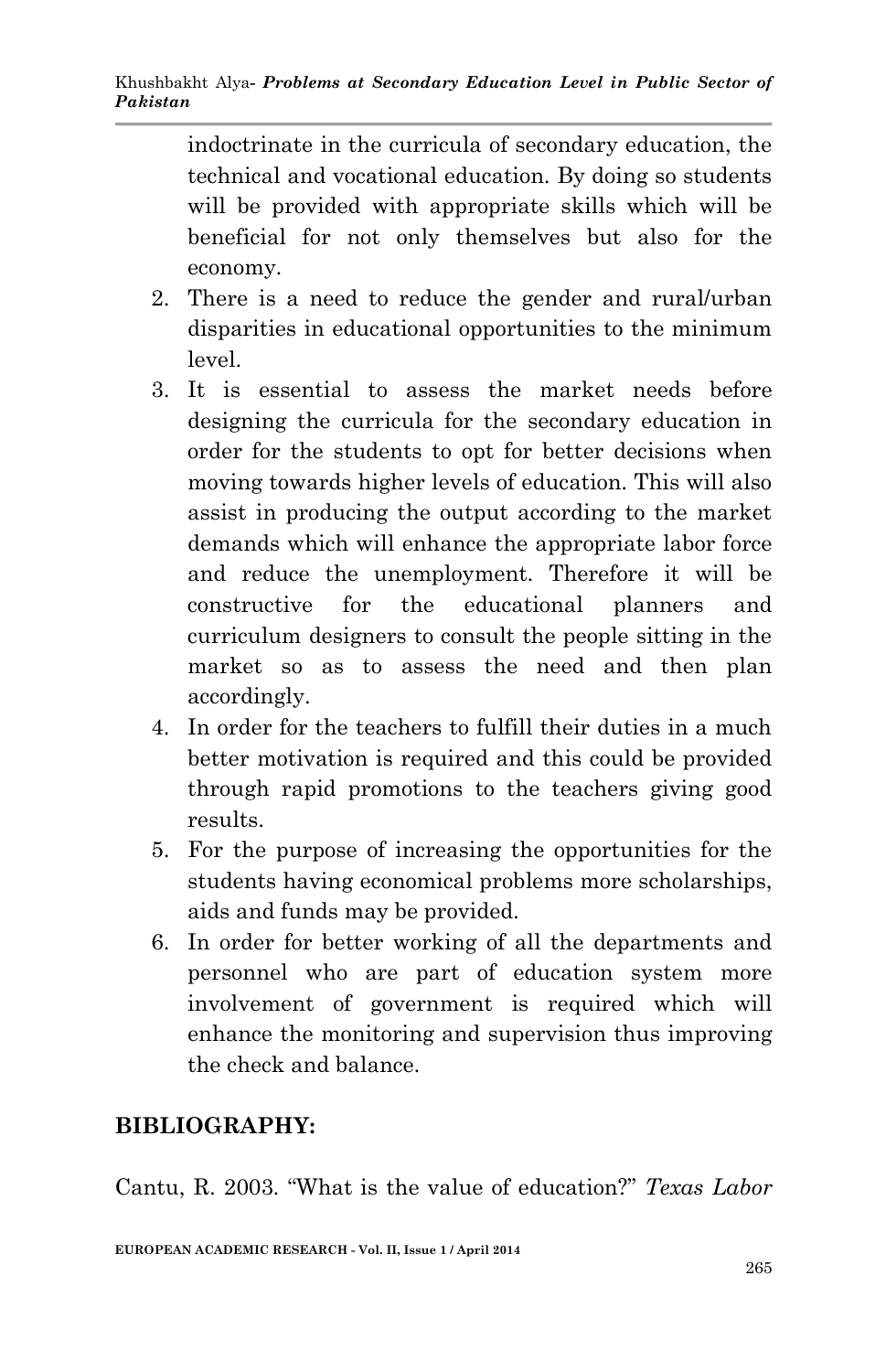*Market review*.

- Cowell & Holsinger. 2000. *Positioning Secondary-School Education in Developing Countries: Expansion and Curriculum.* Paris: UNESCO, International Institute of Educational Planning.
- GoP. 2009. "Research Study on Technical and Vocational Education in Pakistan at Secondary Level." Islamabad: UNESCO.
- Hussain, Mazhar. 2011, January 2nd. "Good Supervision: Key to Quality Education." *The Dawn.*
- Memon, G. 2007. "Education in Pakistan: The Key Issues, Problems and The New Challenges." *Journal of Management and Social Sciences* 3.
- Naushin, Mahmood. 1999. "Education Development in Pakistan: Trends, Issues, and Policy Concerns." Research Report No. 172. Islamabad: Pakistan Institute of Development Economics.
- Pakistan Statistical Year Book. 2004. Federal Bureau of Statistics, Government of Pakistan.
- Rashid, K. and Mukhtar, S. 2012. "Education in Pakistan: Problems and their Solutions." *International Journal of Academic Research in Business and Social Sciences* 2.
- Rasheed, M. 2004. *Educational administration and supervision*. Islamabad: Allama Iqbal Open University.
- Shah, S. M. 2008. *Implementation of Devolution Planin Education Sector in Pakistan: Variations across Provinces and Districts*. PhD Thesis. Islamabad: AIOU.
- Shaheen, I. 2013. "Education in Pakistan: A Case Study of Hurdles and Proposals for Improvement of Education Sector in Khyber Pakhtunkhwa." *Educational Research International Journal* 2.
	- \_\_\_\_\_\_\_. 2012. "Secondary education Paving the path to Work." Education for All Global Monitoring Report.
	- \_\_\_\_\_\_\_. 2008. "Education for All Monitoring Report 2008, Net Enrollment Rate in primary education." Bangkok: